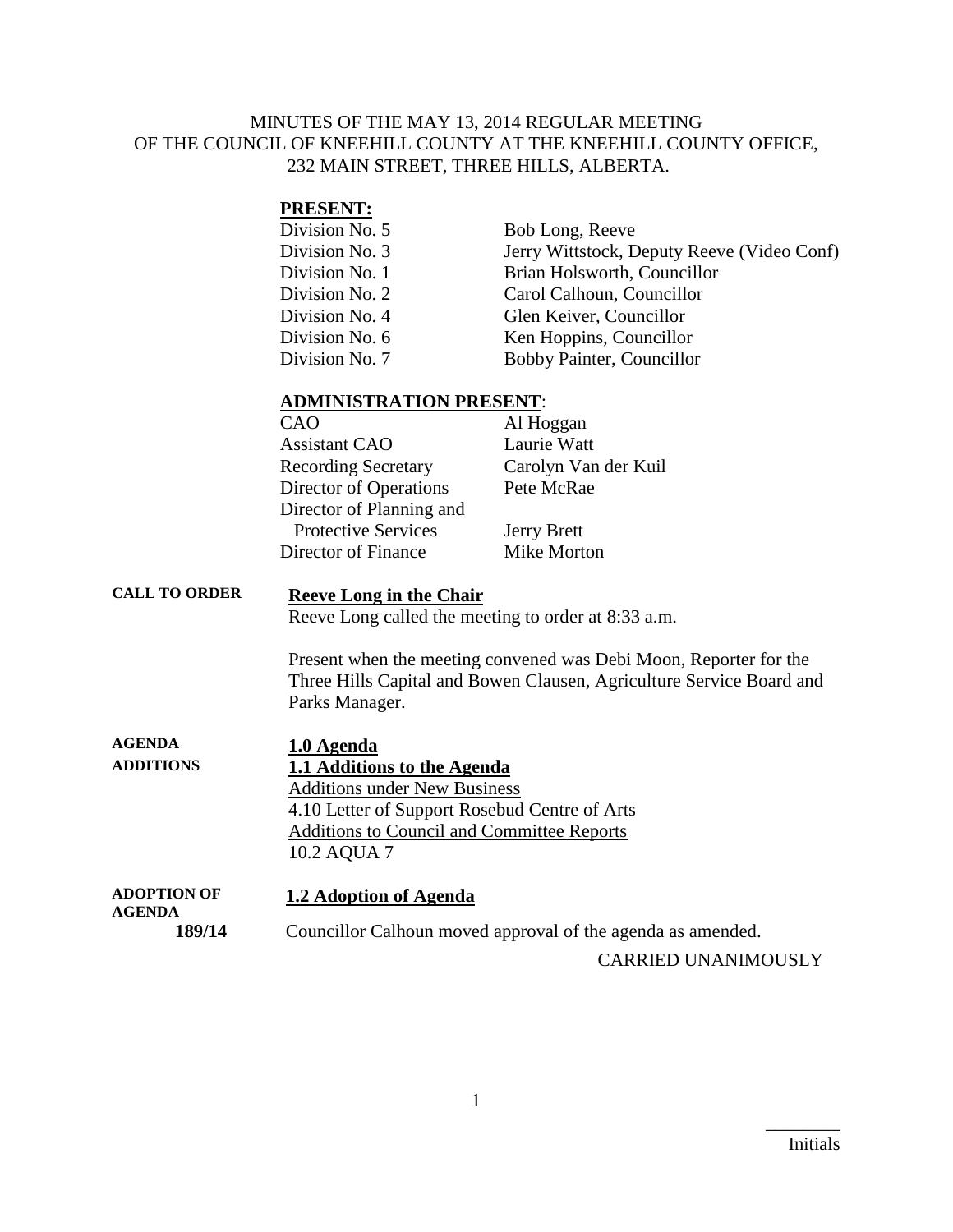| <b>MINUTES</b>                             | 2.0 Minutes                                                                                                                                                                                                                                                                                                                                                                                                                                                                    |
|--------------------------------------------|--------------------------------------------------------------------------------------------------------------------------------------------------------------------------------------------------------------------------------------------------------------------------------------------------------------------------------------------------------------------------------------------------------------------------------------------------------------------------------|
|                                            | 2.1 Regular Council Meeting Minutes of April 22, 2014                                                                                                                                                                                                                                                                                                                                                                                                                          |
| 190/14                                     | Councillor Painter moved approval of the April 22, 2014 Council                                                                                                                                                                                                                                                                                                                                                                                                                |
|                                            | Meeting minutes as presented.                                                                                                                                                                                                                                                                                                                                                                                                                                                  |
|                                            | <b>CARRIED UNANIMOUSLY</b>                                                                                                                                                                                                                                                                                                                                                                                                                                                     |
| <b>NEW BUSINESS</b>                        | <b>4.0 New Business</b>                                                                                                                                                                                                                                                                                                                                                                                                                                                        |
| <b>PARKS PLAN</b>                          | <b>4.1 Parks Plan</b>                                                                                                                                                                                                                                                                                                                                                                                                                                                          |
| 191/14                                     | Councillor Holsworth moved that Council approve the Parks Plan<br>utilizing funds from the current parks operational budget and from the<br>Municipal Planning Reserves for 2014.<br><b>CARRIED UNANIMOUSLY</b>                                                                                                                                                                                                                                                                |
| <b>FIREWOOD</b>                            | <b>4.2 Provision of Firewood at Campgrounds</b>                                                                                                                                                                                                                                                                                                                                                                                                                                |
| 192/14                                     | Councillor Calhoun moved that Council approve a \$5.00 fee be charged<br>for a bundle of firewood at the Kneehill County campgrounds for 2014.<br><b>CARRIED UNANIMOUSLY</b>                                                                                                                                                                                                                                                                                                   |
| <b>POLICY #2.1</b>                         | <b>4.3 Policy #2.1 - Cemetery Policy</b>                                                                                                                                                                                                                                                                                                                                                                                                                                       |
| 193/14                                     | Councillor Holsworth moved that Council approve Policy #2.1,                                                                                                                                                                                                                                                                                                                                                                                                                   |
|                                            | Cemetery Policy as amended.                                                                                                                                                                                                                                                                                                                                                                                                                                                    |
|                                            | <b>CARRIED</b>                                                                                                                                                                                                                                                                                                                                                                                                                                                                 |
|                                            | Bowen Clausen left the meeting at 9:02 a.m.                                                                                                                                                                                                                                                                                                                                                                                                                                    |
| <b>ADMIN/MEDICAL</b><br><b>BLDG BUDGET</b> | <b>4.4 Approval of Overall Construction Budget for Medical</b><br><b>Clinic/County Admin Office</b>                                                                                                                                                                                                                                                                                                                                                                            |
| 194/14                                     | Councillor Hoppins moved to table this agenda item until later in the<br>meeting.                                                                                                                                                                                                                                                                                                                                                                                              |
|                                            | <b>CARRIED UNANIMOUSLY</b>                                                                                                                                                                                                                                                                                                                                                                                                                                                     |
| <b>DRUM SOLID</b><br><b>WASTE</b>          | <b>4.5 Drumheller &amp; District Solid Waste Special Resolution</b>                                                                                                                                                                                                                                                                                                                                                                                                            |
| 195/14                                     | Councillor Calhoun moved that Kneehill County approve the<br>Drumheller Solid Waste Commission Special Resolution as follows:<br>"The Drumheller and District Solid Waste Management Association is<br>authorized to pay for the capital upgrades to the Acme Transfer Station<br>with the funds to be accessed from the Transtor Reserve"<br>and direct Administration to forward to the Commission the decision of<br>Kneehill County Council.<br><b>CARRIED UNANIMOUSLY</b> |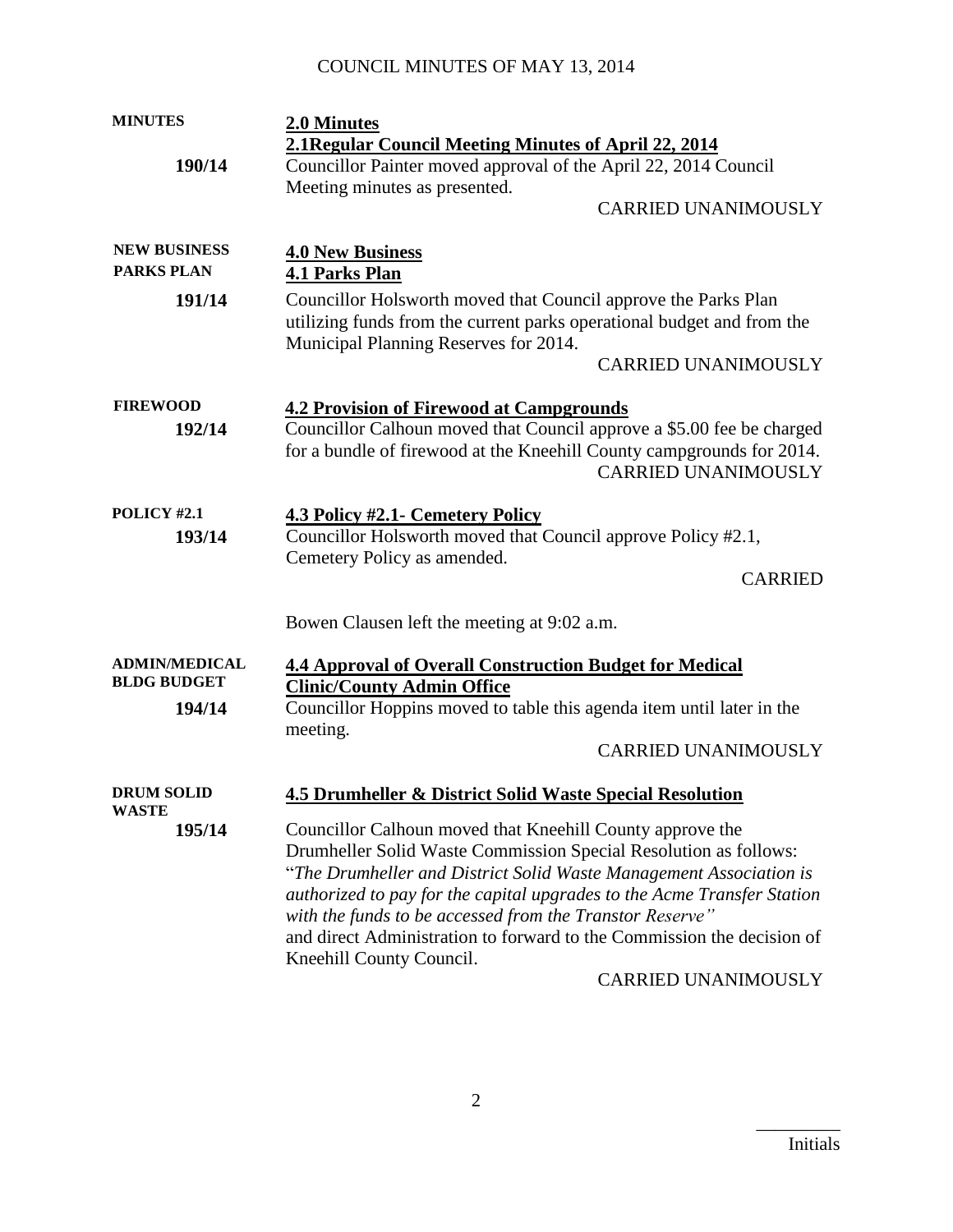| 196/14                                             | Councillor Hoppins moved that Councillor Calhoun meet with the<br>Reeve and CAO of Kneehill County to discuss the proposed<br>amendments to the Drumheller & District Solid Waste agreement.<br><b>CARRIED UNANIMOUSLY</b>                                                                          |
|----------------------------------------------------|-----------------------------------------------------------------------------------------------------------------------------------------------------------------------------------------------------------------------------------------------------------------------------------------------------|
| <b>COUNCILLOR</b><br><b>TERMS OF REF</b><br>197/14 | <b>4.6 Councillor Terms of Reference</b><br>Councillor Calhoun moved to rescind motion 110/14, that being a<br>motion to "Receive Policy 3-26 Councillor Terms of Reference for<br>information and discuss it further at a future Committee of the Whole<br>meeting."<br><b>CARRIED UNANIMOUSLY</b> |
| <b>RURAL</b><br><b>CONNECTIONS</b>                 | <b>4.7 Creating Rural Connections 2014 Event Series</b>                                                                                                                                                                                                                                             |
| 198/14                                             | Councillor Calhoun moved that Council authorize the attendance of<br>Councillor Painter to the Creating Rural Connection 2014 Event Series<br>in Edmonton on Monday, May 26, 2014.<br><b>CARRIED UNANIMOUSLY</b>                                                                                    |
| <b>THILLS GRAD 2014</b><br>199/14                  | <b>4.8 Three Hills 2014 Graduation</b><br>Councillor Hoppins moved that Council authorize the attendance of the<br>Reeve to the Three Hills Graduation Banquet and Ceremony on<br>Saturday May 17th, 2014.<br><b>CARRIED UNANIMOUSLY</b>                                                            |
| <b>CAO REPORT</b>                                  | <b>4.9 CAO Report</b>                                                                                                                                                                                                                                                                               |
| 200/14                                             | Councillor Wittstock moved that the CAO report for April 2014 be                                                                                                                                                                                                                                    |
|                                                    | received for information.<br><b>CARRIED UNANIMOUSLY</b>                                                                                                                                                                                                                                             |
| <b>ROSEBUD CENTRE</b><br><b>OF ARTS</b>            | <b>4.10 Letter of Support to Rosebud Centre of the Arts</b>                                                                                                                                                                                                                                         |
| 201/14                                             | Councillor Calhoun moved that the Council direct administration to<br>create a letter of support to the Rosebud Centre of Arts to accompany<br>their CFEP Grant Application.<br><b>CARRIED UNANIMOUSLY</b>                                                                                          |
|                                                    | The meeting recessed from 9:28 a.m. to 9:44 a.m.                                                                                                                                                                                                                                                    |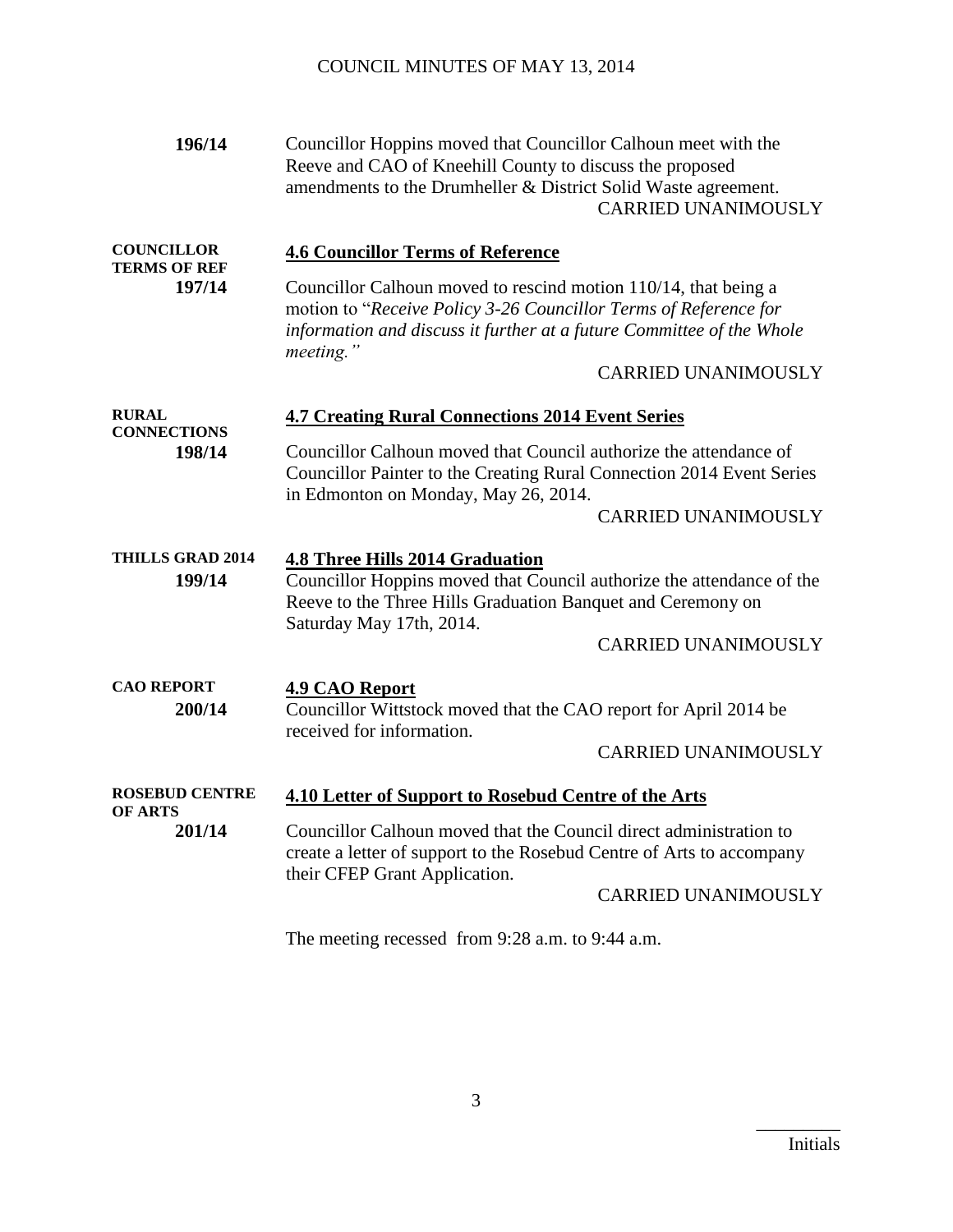| <b>PLAN &amp; PROTECT</b><br><b>ADMIN BLDG</b>     | <b>6.0 Planning and Protective Services</b><br><b>6.1 Approaches to New County Building</b>                                                                                                                                                                                                                                                                                                                                                                                              |
|----------------------------------------------------|------------------------------------------------------------------------------------------------------------------------------------------------------------------------------------------------------------------------------------------------------------------------------------------------------------------------------------------------------------------------------------------------------------------------------------------------------------------------------------------|
| <b>APPROACHES</b><br>202/14                        | Councillor Holsworth moved to request a letter of support from the<br>Town of Three Hills with regards to the approaches to the future<br>development.<br><b>CARRIED UNANIMOUSLY</b>                                                                                                                                                                                                                                                                                                     |
|                                                    |                                                                                                                                                                                                                                                                                                                                                                                                                                                                                          |
| <b>OPERATIONS</b><br><b>OPER SUMMARY</b><br>203/14 | <b>8.0 Operations</b><br><b>8.1 Operations Summary</b><br>Councillor Holsworth moved that Council receive the Operations<br>Report as presented.<br><b>CARRIED UNANIMOUSLY</b>                                                                                                                                                                                                                                                                                                           |
| <b>DELEGATIONS</b><br><b>TEDD LAHRMANN</b>         | <b>3.0 Delegations</b><br>3.1 Tedd Lahrmann, Huxley Road Upgrade<br>Tedd Lahrmann entered the meeting at 10:03 a.m.                                                                                                                                                                                                                                                                                                                                                                      |
|                                                    | Mr. Lahrmann discussed with Council the process he went through<br>developing a road allowance within the Hamlet of Huxley. Mr.<br>Lahrmann requested that Council reconsider cost sharing 50% of the<br>$cost$ as per Policy # 5-13.                                                                                                                                                                                                                                                    |
|                                                    | Tedd Lahrmann left the meeting at 10:11a.m.                                                                                                                                                                                                                                                                                                                                                                                                                                              |
| <b>DELEGATIONS</b><br><b>TEDD LAHRMANN</b>         | <b>9.0 Disposition of Delegation Business</b><br>9.1Tedd Lahrmann Request for Cost Sharing for Road<br><b>Development</b>                                                                                                                                                                                                                                                                                                                                                                |
| 204/14                                             | Councillor Holsworth moved that Council approves the reimbursement<br>of Mr. Lahrmann for 50% of the cost of upgrading a 100 metre portion<br>of 2nd Street South in the Hamlet of Huxley as per Policy 5-13 in the<br>amount of \$3,529.<br><b>CARRIED UNANIMOUSLY</b>                                                                                                                                                                                                                  |
|                                                    |                                                                                                                                                                                                                                                                                                                                                                                                                                                                                          |
| <b>OPERATIONS</b><br><b>ORKNEY WATER</b><br>205/14 | <b>8.0 Operations Cont'd</b><br>8.2 Orkney Water Co-op Operating Report<br>Councillor Holsworth moved that Council direct operations to<br>communicate the total estimated operating costs to the Orkney Water<br>Co-op and that Kneehill County will subsidize 50% of the cost to the<br>users of the Orkney Water Co-op. Any capital expenditures or costs<br>associated with emergency repairs will be the responsibility of the<br>Orkney Water Co-op.<br><b>CARRIED UNANIMOUSLY</b> |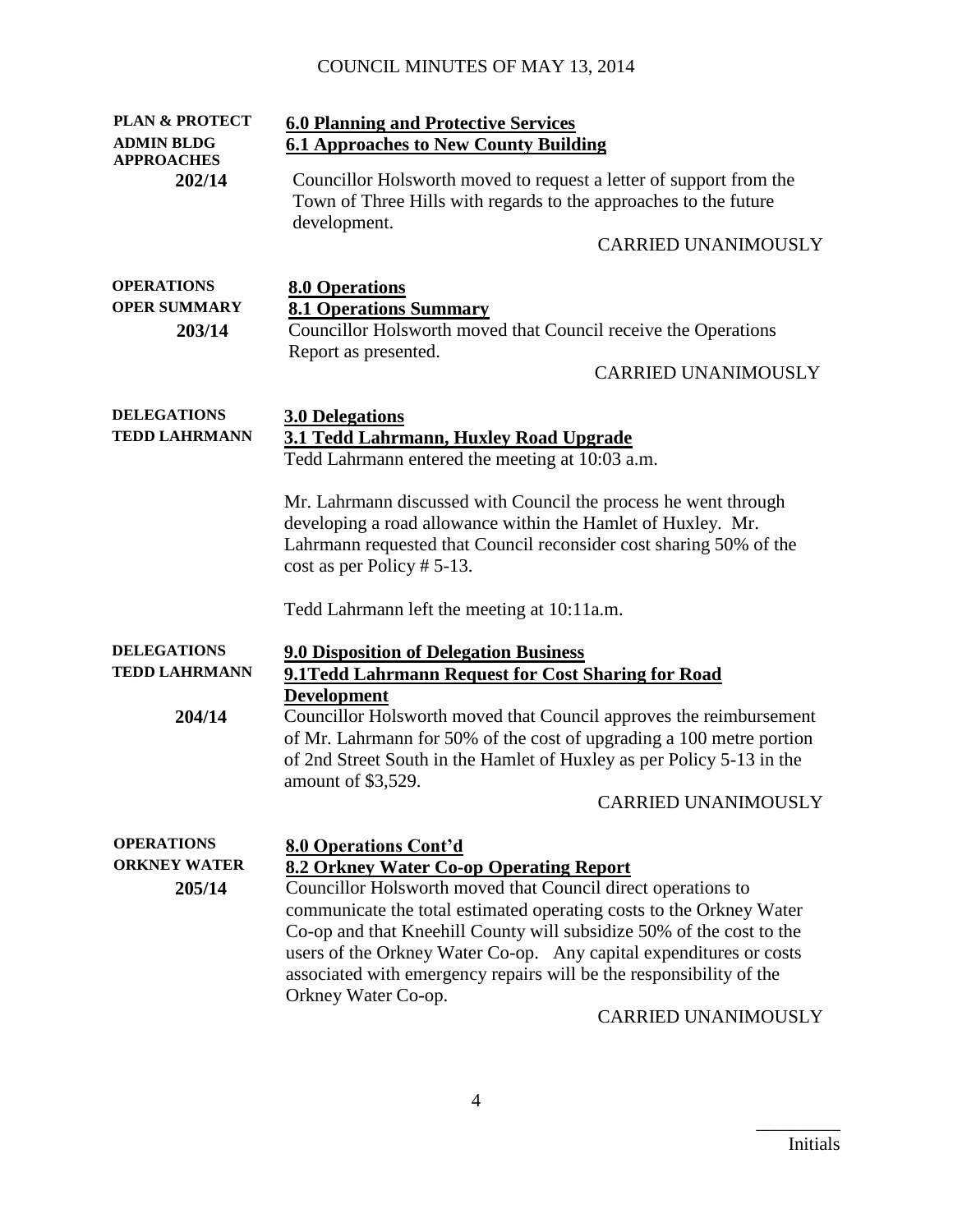| <b>BRIDGE FILE 70123</b><br>206/14            | 8.3 Repair of Bridge File 70123 (NW 20-31-24-W4)<br>Councillor Hoppins moved that Council approves repair of Bridge File<br>70123, with funds coming from Contingency Reserves.<br><b>CARRIED UNANIMOUSLY</b>                                                                                                         |
|-----------------------------------------------|-----------------------------------------------------------------------------------------------------------------------------------------------------------------------------------------------------------------------------------------------------------------------------------------------------------------------|
| <b>COUNCIL REPORTS</b><br><b>CDN BADLANDS</b> | <b>10.0 Council and Committee Reports</b><br><b>10.1 Canadian Badlands</b> - Reeve Long presented Council with a video<br>on Canadian Badlands that was presented at the Canadian Badlands<br>Annual General Meeting that was held in Lethbridge in March.                                                            |
| <b>AQUA 7</b>                                 | <b>10.2 AQUA 7</b> – Councillor Wittstock presented Council with a verbal<br>report on AQUA 7 meeting that was held on April 22, 2014.                                                                                                                                                                                |
| 207/14                                        | Councillor Calhoun moved that Council receive the Council and<br>Committee reports as presented.<br><b>CARRIED UNANIMOUSLY</b>                                                                                                                                                                                        |
| <b>CORRESPONDENCE</b><br>208/14               | 11.0 Correspondence Report<br>Councillor Wittstock moved that Council receive the Correspondence<br>Report as presented.<br><b>CARRIED UNANIMOUSLY</b>                                                                                                                                                                |
| <b>COUNCIL ACT LIST</b><br>209/14             | The meeting recessed from $11:00$ a.m. to $11:08$ a.m.<br>12.0 Council Follow-up Action List<br>Councillor Painter moved that council receive the May 13 <sup>th</sup> , 2014<br>Council Follow-Up Action List as presented for information.<br><b>CARRIED UNANIMOUSLY</b>                                            |
| <b>IN-CAMERA</b><br>210/14                    | Council left the meeting to take a picture with the County parade truck<br>for the Three Hills paper at 11:11 a.m.<br>Councillor Wittstock left the meeting at 11:14 a.m.<br>Council returned to the meeting at 11:16 a.m.<br>14.0 In-Camera<br>Councillor Calhoun moved that Council go into In-Camera at 11:16 a.m. |
|                                               | <b>CARRIED UNANIMOUSLY</b><br>Debi Moon left the meeting at 11:16 a.m.<br>Councillor Calhoun left the meeting at 11:46 a.m.                                                                                                                                                                                           |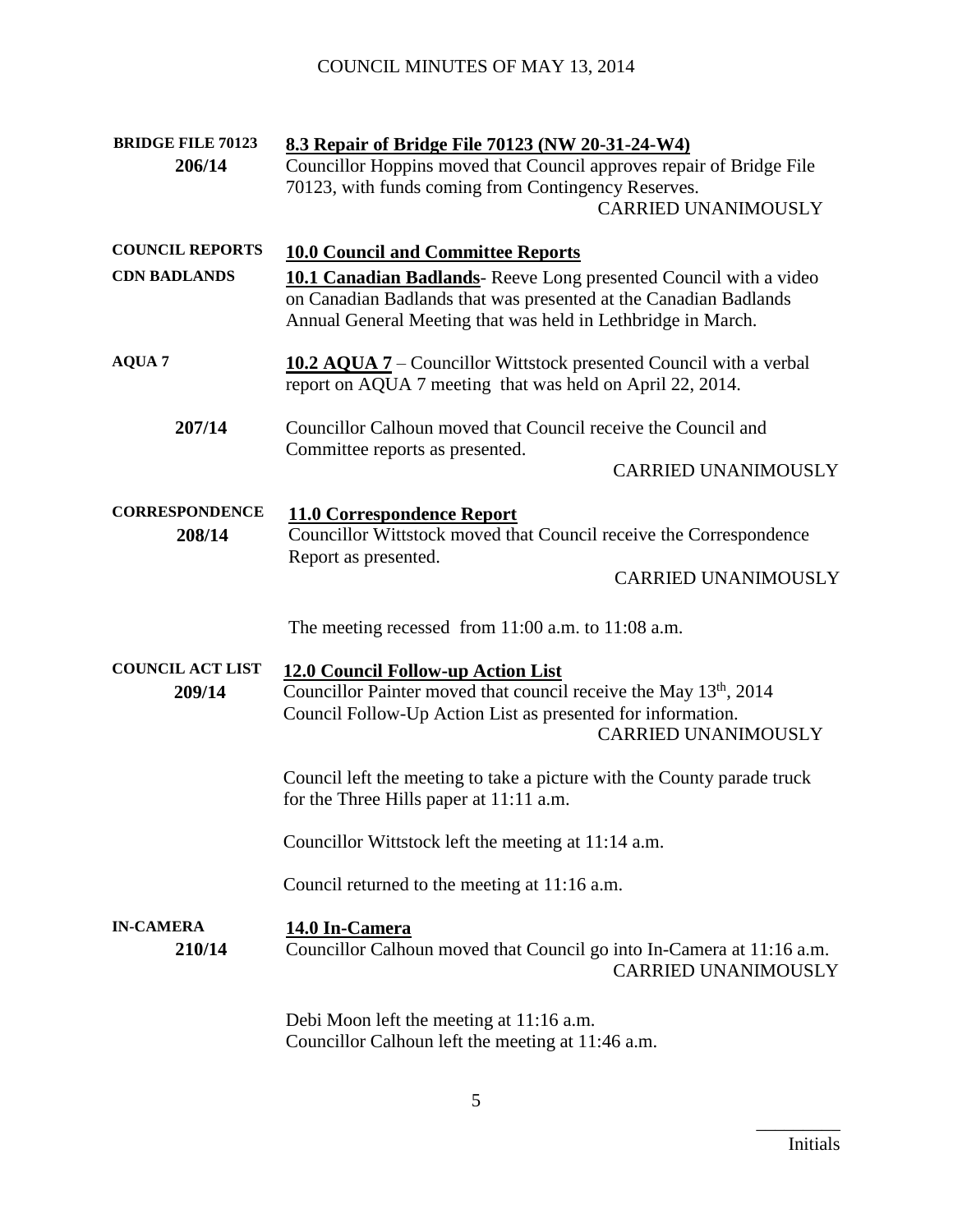| 211/14                                                                      | Councillor Holsworth moved that Council go out of In-Camera at 12:20<br>p.m.                                                                                                                                                                                                                                                                                     |
|-----------------------------------------------------------------------------|------------------------------------------------------------------------------------------------------------------------------------------------------------------------------------------------------------------------------------------------------------------------------------------------------------------------------------------------------------------|
|                                                                             | <b>CARRIED UNANIMOUSLY</b>                                                                                                                                                                                                                                                                                                                                       |
|                                                                             | Councillor Calhoun returned to the meeting 12:21 p.m.                                                                                                                                                                                                                                                                                                            |
| <b>NEW BUSINESS</b><br><b>ADMIN/MEDICAL</b><br><b>BLDG BUDGET</b><br>212/14 | 4.0 New Business Cont'd<br><b>4.4 Approval of Overall Construction Budget for Medical</b><br><b>Clinic/County Admin Office</b><br>Councillor Hoppins moved to remove Agenda Item #4.4 from the table.<br><b>CARRIED UNANIMOUSLY</b>                                                                                                                              |
| 213/14                                                                      | Councillor Holsworth moved that Kneehill County Council approves<br>the preliminary project construction budget for the new Medical<br>Clinic/County Administration Building/ASB Shop, set at \$11,750,000<br>and as presented, with funding provided through the MSI Capital<br>Funding (\$2.3m) and Buildings Reserve (\$9.45m).<br><b>CARRIED UNANIMOUSLY</b> |
| <b>MOTIONS IN-CAM</b><br><b>PURCHASE OF LAND</b>                            | <b>15.0 Motions from In-Camera</b><br><b>15.1 Purchase of Land</b>                                                                                                                                                                                                                                                                                               |
| 214/14                                                                      | Councillor Calhoun moved to approve Administration to proceed with<br>negotiations to purchase the E1/2 of SE 29-32-23-W4 for gravel<br>stockpiling.<br>Councillor Hoppins requested a recorded vote.                                                                                                                                                            |
|                                                                             | <b>IN FAVOUR:</b><br><b>AGAINST:</b>                                                                                                                                                                                                                                                                                                                             |
|                                                                             | Reeve Long<br><b>Councillor Hoppins</b><br><b>Councillor Calhoun</b><br><b>Councillor Painter</b><br><b>Councillor Keiver</b><br><b>Councillor Holsworth</b>                                                                                                                                                                                                     |
|                                                                             | <b>CARRIED</b>                                                                                                                                                                                                                                                                                                                                                   |
|                                                                             | Councillor Calhoun left the meeting for the next agenda item due to<br>pecuniary interest.<br>Time: 12:26 p.m.                                                                                                                                                                                                                                                   |
| <b>MEDICAL CLINIC</b>                                                       | <b>15.2 Medical Clinic</b>                                                                                                                                                                                                                                                                                                                                       |
| 215/14                                                                      | Councillor Holsworth moved that Council direct administration to<br>negotiate the hybrid rental model as discussed in-camera, with the tenants<br>of the new medical clinic.<br>CARRIED UNANIMOUSLY                                                                                                                                                              |